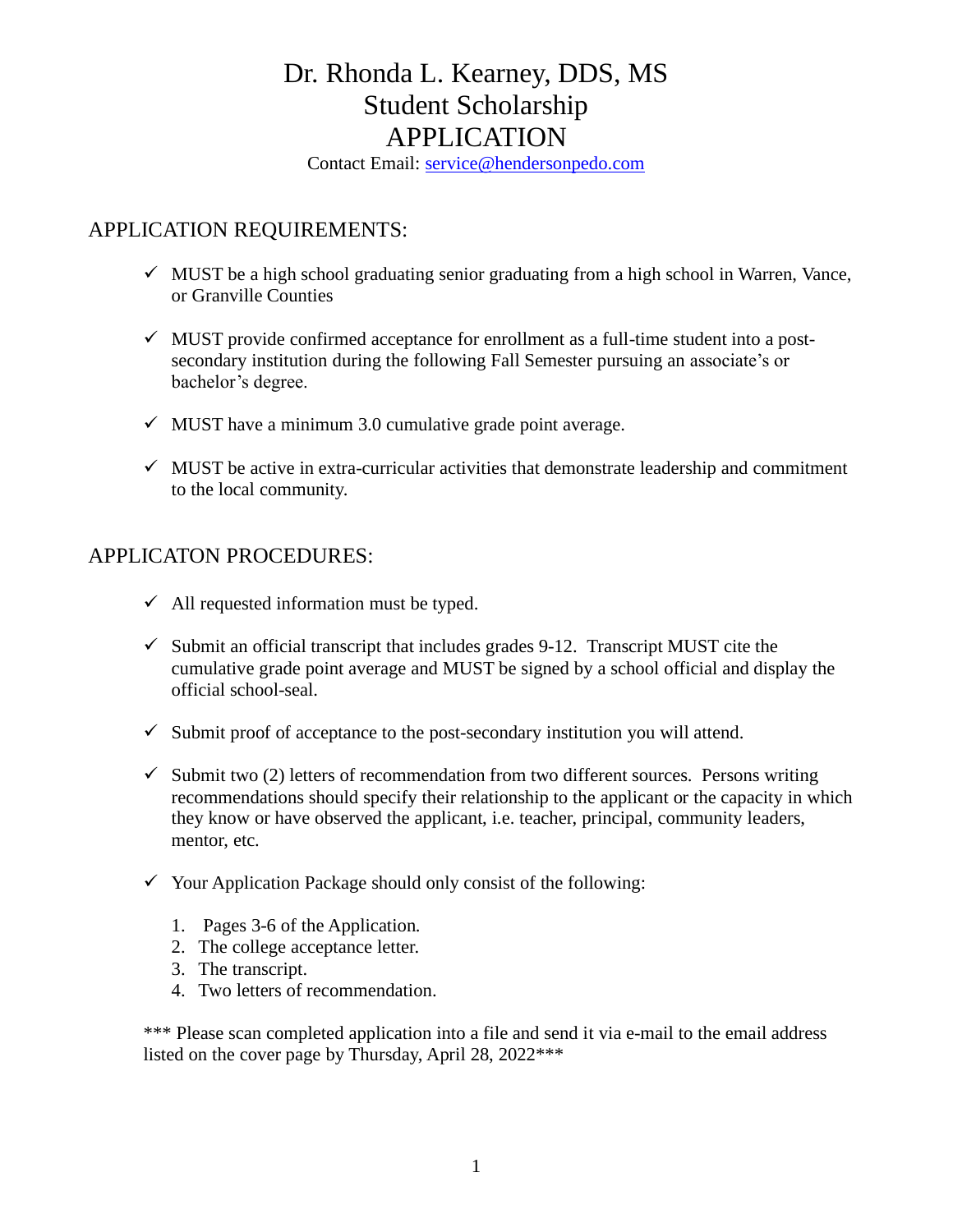Contact Email: [service@hendersonpedo.com](mailto:service@hendersonpedo.com)

### NOTICE TO APPLICANT:

- All information on the application form is considered confidential.
- All submitted material becomes the property of the Dr. Rhonda L. Kearney, DDS, MS Student Scholarship Committee.
- Neither Dr. Rhonda L. Kearney nor her dental staff chooses the recipients. The recipients are chosen by an independent committee and do not entertain bias or influence in the selection process.
- APPLICATIONS SUBMITTED WITHOUT THE REQUESTED INFORMATION, INCLUDING SIGNATURE AND OFFICIAL TRANSCRIPT, WILL BE DEEMED INCOMPLETE AND WILL NOT BE CONSIDERED.
- Applicants must provide an explanation of their school's grading system, if different from a 4.0 Scale.
- The Dr. Rhonda L. Kearney, DDS, MS Student Scholarship Committee will send a onetime amount of \$1,000.00 directly to the post-secondary institution in the name of the chosen applicant. The committee will need any information necessary to submit the monies directly to the post-secondary institution (ex. student ID number). The scholarship will be applied to expenses for tuition, fees, and/or books. The scholarship is awarded directly to the post-secondary institution prior to the beginning of 2022 Fall Semester.

APPLICATION DEADLINE: Thursday, April 28, 2022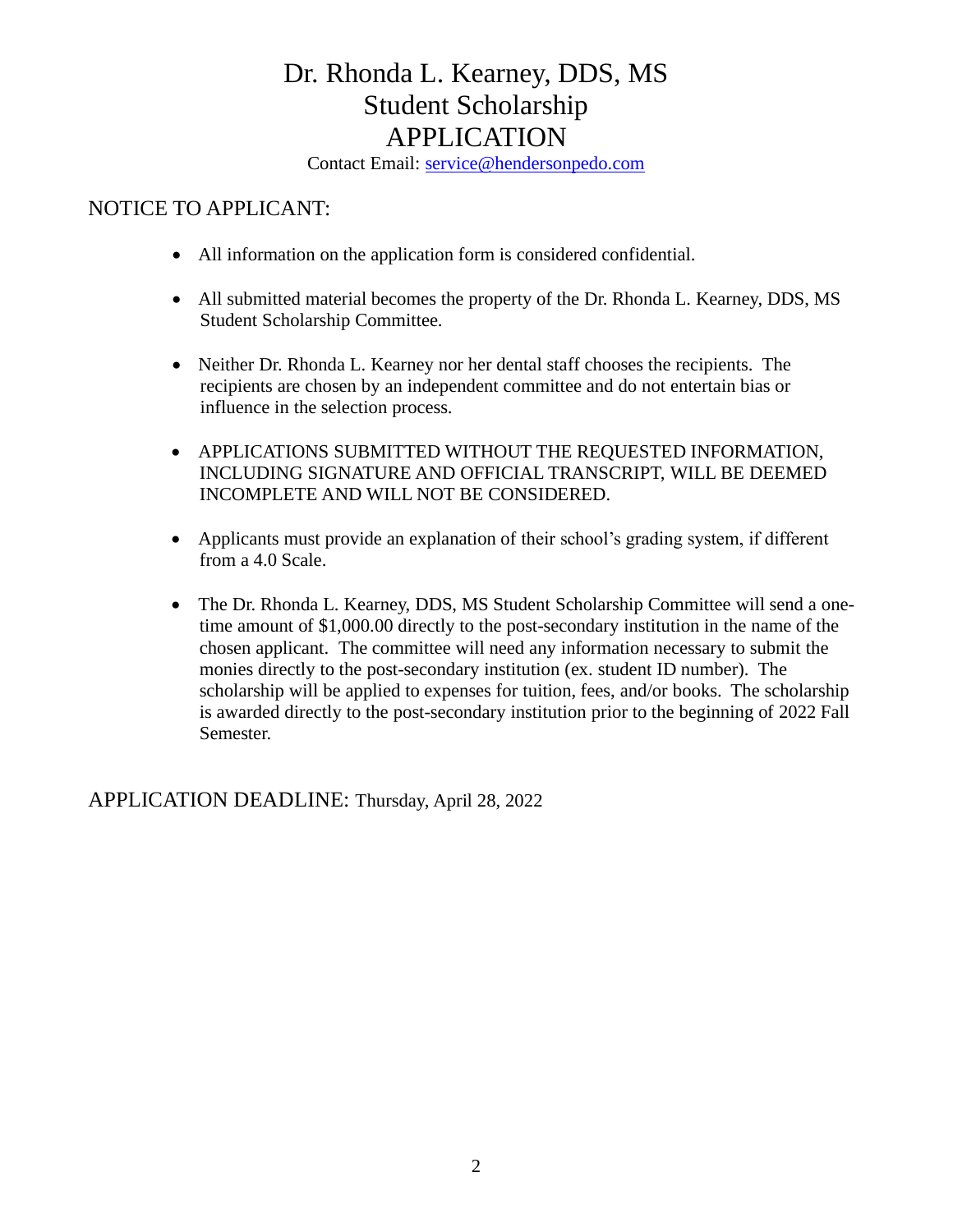Contact Email: [service@hendersonpedo.com](mailto:service@hendersonpedo.com)

# **APPLICATION FORM**

Please supply all requested information. Applications must be completed and returned to the e-mail address above by: **Thursday, April 28, 2022**

| Please read the entire section before completing the application.                                          |                                                    |                |            |
|------------------------------------------------------------------------------------------------------------|----------------------------------------------------|----------------|------------|
| <b>Applicant Information</b>                                                                               |                                                    |                |            |
|                                                                                                            |                                                    |                |            |
| Last                                                                                                       | First                                              | Middle         | Preferred  |
|                                                                                                            |                                                    |                |            |
|                                                                                                            |                                                    |                | Telephone: |
|                                                                                                            | Please include a transcript with your application. |                |            |
| Name of High School Presently Attending                                                                    |                                                    |                |            |
| (High School Name)                                                                                         |                                                    |                | (City)     |
| Current High School Grade Level: _9 <sup>th</sup> __10 <sup>th</sup> __11 <sup>th</sup> __12 <sup>th</sup> | Cum. G.P.A. ____                                   |                |            |
| List the name of the college/university accepted to and will be attending                                  |                                                    |                |            |
| (College/University)                                                                                       |                                                    |                | (City)     |
|                                                                                                            | Academic year: Fall Sem. 20_                       | Spring Sem. 20 |            |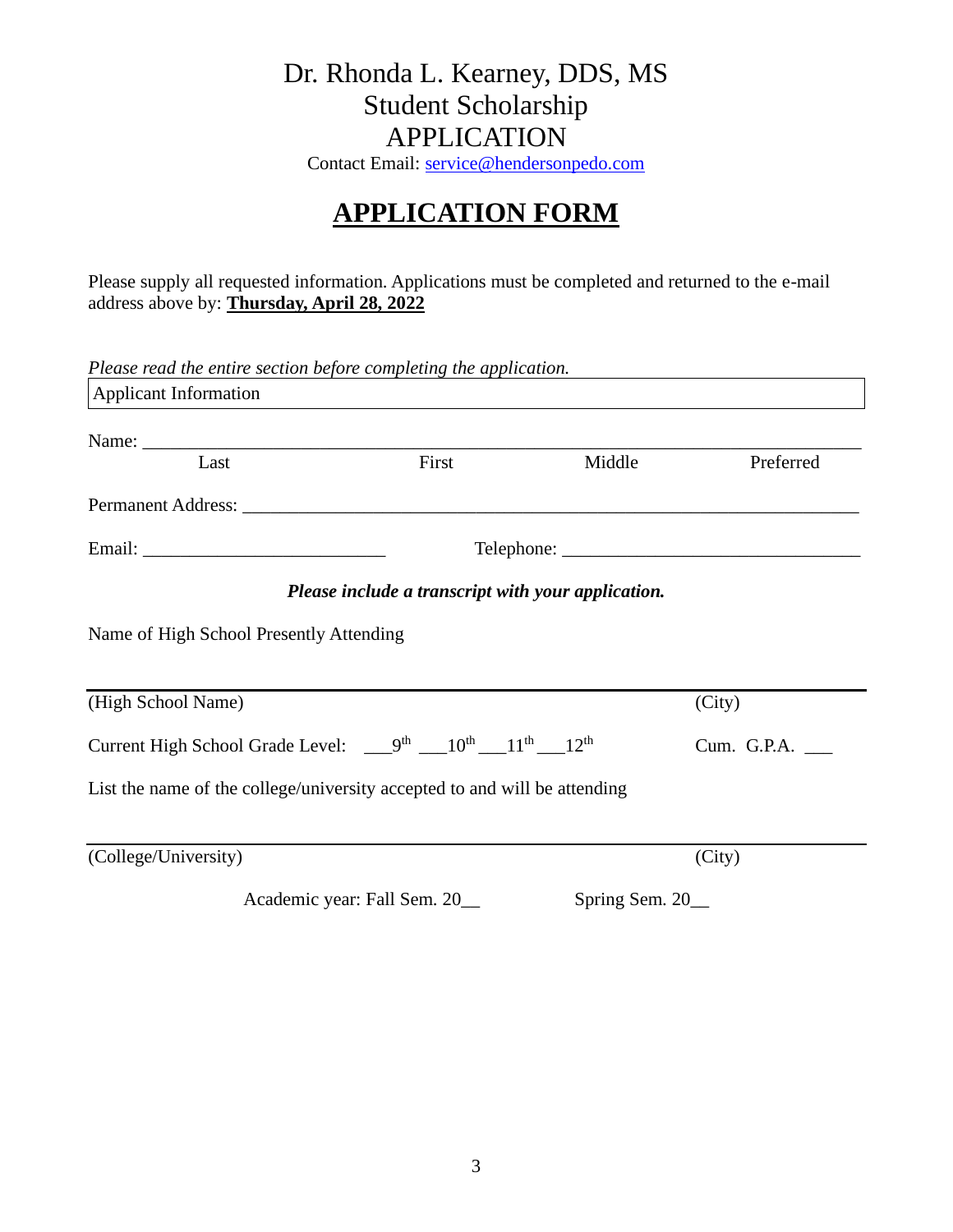Contact Email: [service@hendersonpedo.com](mailto:service@hendersonpedo.com)

# **APPLICATION FORM**

| Parent/Guardian Information |      |       |        |           |  |  |
|-----------------------------|------|-------|--------|-----------|--|--|
|                             | Last | First | Middle | Preferred |  |  |
|                             |      |       |        |           |  |  |
|                             |      |       |        |           |  |  |
| Parent/Guardian Information |      |       |        |           |  |  |
|                             | Last | First | Middle | Preferred |  |  |
|                             |      |       |        |           |  |  |
|                             |      |       |        |           |  |  |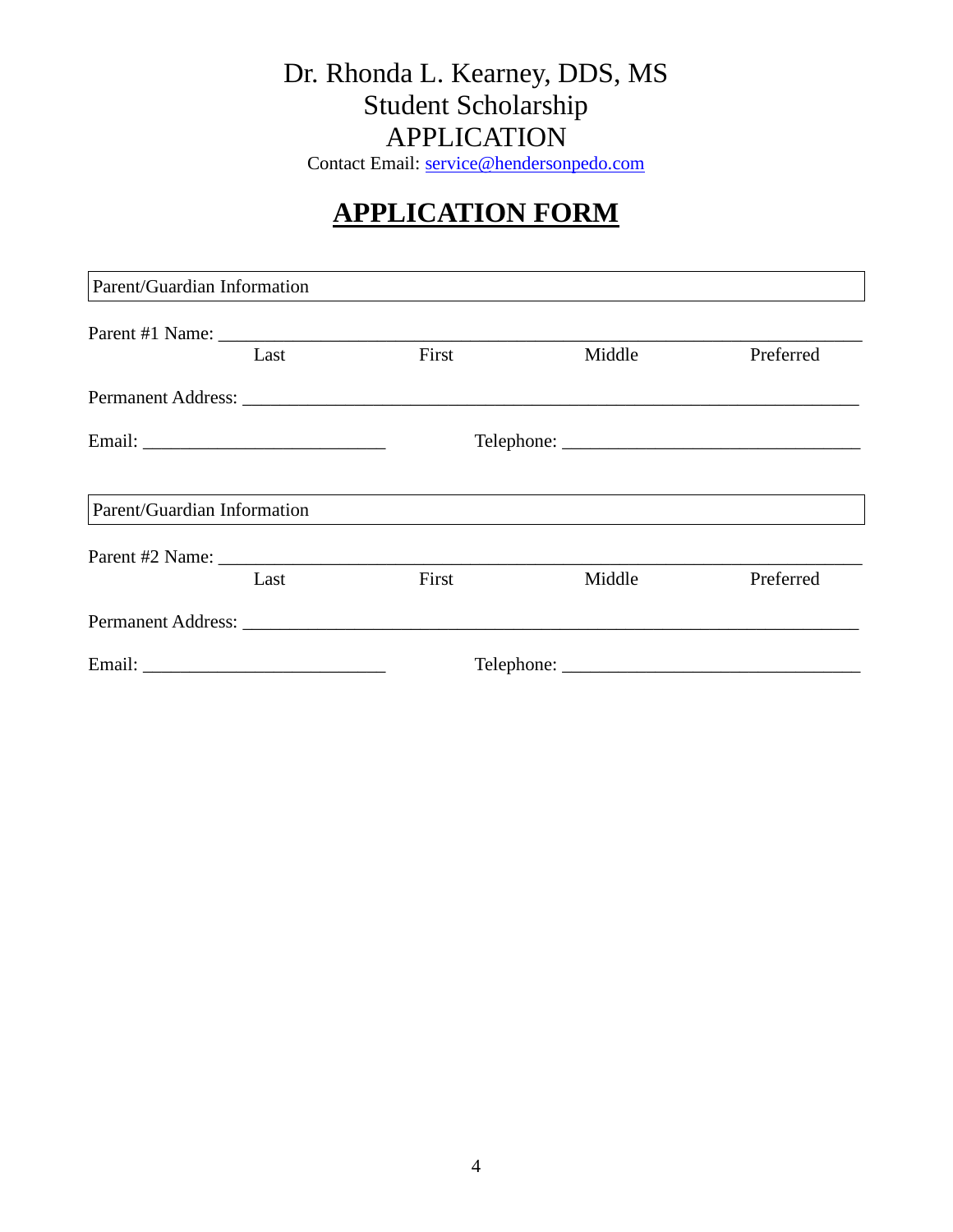Contact Email: [service@hendersonpedo.com](mailto:service@hendersonpedo.com)

# **APPLICATION FORM**

School Activities

Please list extracurricular activities in which you have participated during the past four years of high school. Include clubs, sports, student government, fine arts, etc. *Print multiple sheets if there are more than 4 activities.*

| Activity | 9 <sup>th</sup> | 10 <sup>th</sup> | 11 <sup>th</sup> | $12^{th}$ | hrs/wk<br>wks/yr | Approx time Leadership positions, awards,<br>recognition, etc |
|----------|-----------------|------------------|------------------|-----------|------------------|---------------------------------------------------------------|
|          |                 |                  |                  |           |                  |                                                               |
|          |                 |                  |                  |           |                  |                                                               |
|          |                 |                  |                  |           |                  |                                                               |
|          |                 |                  |                  |           |                  |                                                               |

### Community Service and Hobbies/Interest

Please list community service activities, and personal hobbies or interest activities in which you have participated during the past four years of high school. Include volunteer work, youth programs, athletic programs, music, dance, scouting, 4-H, or hobbies to which you have devoted time. *Print multiple sheets if there are more than 4 activities.*

| $\cdot$<br>Activity | 9 <sup>th</sup> | $10^{\text{th}}$ | $11^{\text{th}}$ | $12^{th}$ | hrs/wk<br>wks/yr | Approx time Leadership positions, awards,<br>recognition, etc |
|---------------------|-----------------|------------------|------------------|-----------|------------------|---------------------------------------------------------------|
|                     |                 |                  |                  |           |                  |                                                               |
|                     |                 |                  |                  |           |                  |                                                               |
|                     |                 |                  |                  |           |                  |                                                               |
|                     |                 |                  |                  |           |                  |                                                               |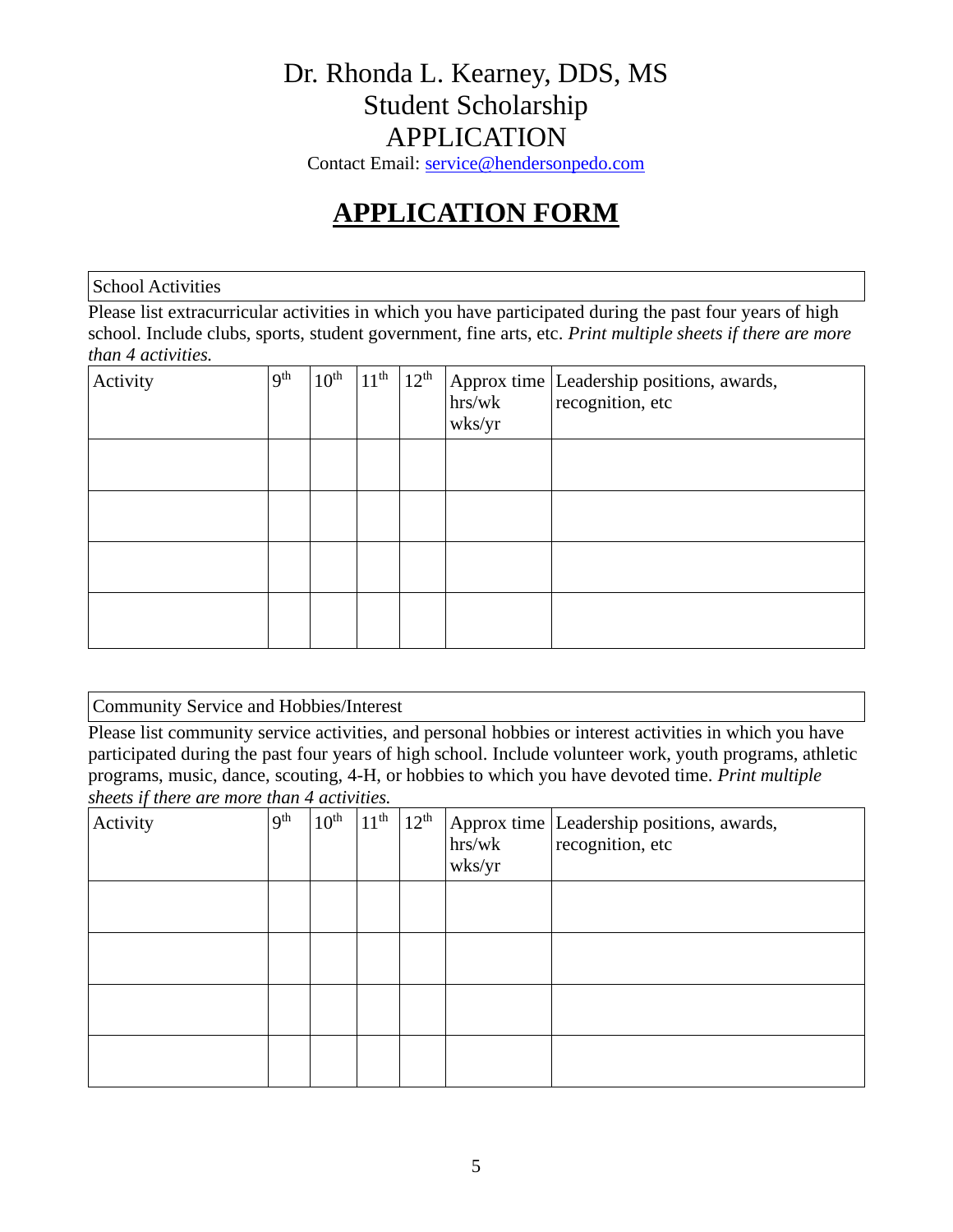Contact Email: [service@hendersonpedo.com](mailto:service@hendersonpedo.com)

# **APPLICATION FORM**

### Work Experience

List any work experience (including self-employment) you have had during the past four years. Include summer jobs as well as employment during the school year. Complete this information beginning with your most recent work experience. *Print multiple sheets if there are more than 4 activities.*

| Activity | 9 <sup>th</sup> | 10 <sup>th</sup> | 11 <sup>th</sup> | $12^{\text{th}}$ | hrs/wk<br>wks/yr | Approx time Leadership positions, awards,<br>recognition, etc |
|----------|-----------------|------------------|------------------|------------------|------------------|---------------------------------------------------------------|
|          |                 |                  |                  |                  |                  |                                                               |
|          |                 |                  |                  |                  |                  |                                                               |
|          |                 |                  |                  |                  |                  |                                                               |
|          |                 |                  |                  |                  |                  |                                                               |

#### Essay Questions

On a separate page, write 2-3 paragraphs for each of the questions below.

- 1) What major(s) would you like to pursue? Why?
- 2) Explain how your education in Warren/Vance/Granville County has prepared you for college.

#### Consent

I HEREBY CERTIFY that all statements made herein, and on any attachments enclosed herein, are complete and accurate to the best of my knowledge. The undersigned hereby irrevocably consent to and forever authorize the Dr. Rhonda L. Kearney, DDS, MS Student Scholarship Committee or anyone authorized by the Dr. Rhonda L. Kearney, DDS, MS Student Scholarship Committee the absolute and unqualified right to use data relating to the undersigned in any manner the Dr. Rhonda L. Kearney, DDS, MS Student Scholarship Committee desires, including, without limitation, the right to use such material, etc., in any advertisement, publicity, newsletter or other publications or broadcasts. In addition, the undersigned herby release and discharge the Dr. Rhonda L. Kearney, DDS, MS Student Scholarship Committee from any and all claims and demands that the undersigned may have now or in the future, which arise out of or in connections with the use of such materials. (If applicant is under age 18, parent/guardian signature is required).

Applicant Signature: \_\_\_\_\_\_\_\_\_\_\_\_\_\_\_\_\_\_\_\_\_\_\_\_\_\_\_\_\_\_\_\_\_\_\_\_\_\_\_ Date: \_\_\_\_\_\_\_\_\_\_\_\_\_\_\_\_\_\_\_